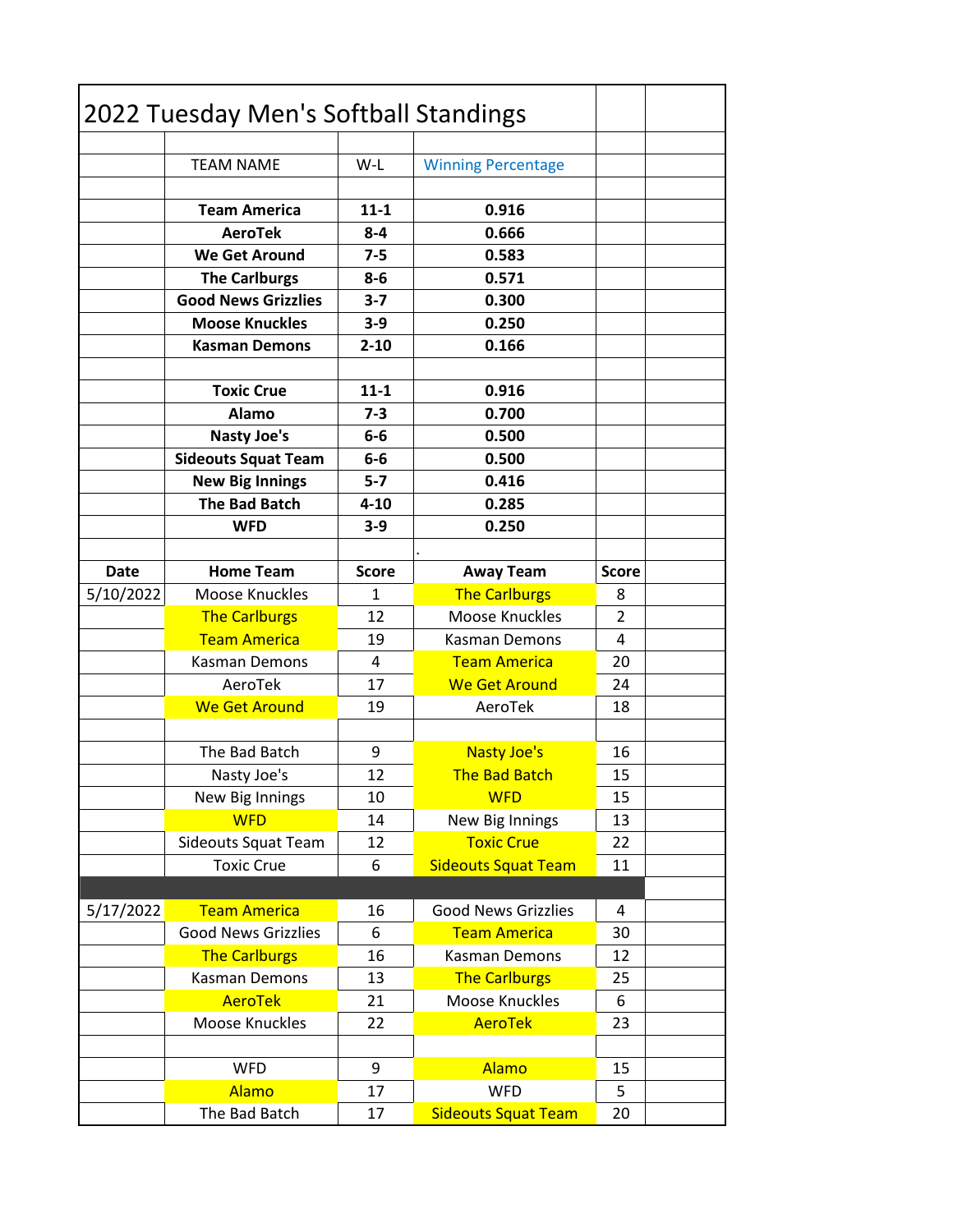|           | <b>Sideouts Squat Team</b> | 28             | The Bad Batch                         | 8              |  |
|-----------|----------------------------|----------------|---------------------------------------|----------------|--|
|           | New Big Innings            | 5              | <b>Toxic Crue</b>                     | 22             |  |
|           | <b>Toxic Crue</b>          | 25             | New Big innings                       | 9              |  |
|           |                            |                |                                       |                |  |
| 5/24/2022 | <b>AeroTek</b>             | 16             | Kasman Demons                         | 14             |  |
|           | Kasman Demons              | 2              | <b>AeroTek</b>                        | 12             |  |
|           | <b>The Carlburgs</b>       | 16             | <b>Good News Grizzlies</b>            | 14             |  |
|           | <b>Good News Grizzlies</b> | 10             | <b>The Carlburgs</b>                  | 31             |  |
|           | We Get Around              | 9              | <b>Moose Knuckles</b>                 | 14             |  |
|           | <b>Moose Knuckles</b>      | 7              | <b>We Get Around</b>                  | 13             |  |
|           |                            |                |                                       |                |  |
|           | The Bad Batch              | 7              | <b>Toxic Crue</b>                     | 19             |  |
|           | <b>Toxic Crue</b>          | 23             | The Bad Batch                         | $\overline{2}$ |  |
|           | New Big innings            | 11             | Alamo                                 | 19             |  |
|           | Alamo                      | 11             | <b>New Big innings</b>                | 26             |  |
|           | <b>WFD</b>                 | 10             | <b>Nasty Joe's</b>                    | 11             |  |
|           | <b>Nasty Joe's</b>         | 14             | <b>WFD</b>                            | 9              |  |
|           |                            |                |                                       |                |  |
| 5/31/2022 | <b>We Get Around</b>       | 9              | Kasman Demons                         | 8              |  |
|           | Kasman Demons              | 0              | <b>We Get Around</b>                  | 22             |  |
|           | <b>Team America</b>        | 9              | <b>The Carlburgs</b>                  | 18             |  |
|           | The Carlburgs              | 12             | <b>Team America</b>                   | 17             |  |
|           | AeroTek                    | 9              | <b>Good News Grizzlies</b>            | 11             |  |
|           | <b>Good News Grizzlies</b> | $\overline{7}$ | <b>AeroTek</b>                        | 27             |  |
|           |                            |                |                                       |                |  |
|           | Nasty Joe's                | 14             | <b>Toxic Crue</b>                     | 32             |  |
|           | <b>Toxic Crue</b>          | 24             | Nasty Joe's                           | 16             |  |
|           | The Bad Batch              | 11             | <b>Alamo</b>                          | 21             |  |
|           | Alamo                      | 20             | The Bad Batch                         | 19             |  |
|           | New Big Innings            | 8              | <b>Sideouts Squat Team</b>            | 20             |  |
|           | <b>Sideouts Squat Team</b> | 24             | New Big Innings                       | 4              |  |
|           |                            |                |                                       |                |  |
| 6/7/2022  | <b>Nasty Joe's</b>         | 10             | <b>Sideouts Squat Team</b>            | 9              |  |
|           | Sideouts Squat Team        | 14             | <b>Nasty Joe's</b>                    | 22             |  |
|           | Alamo                      | 4              | <b>Toxic Crue</b>                     | 21             |  |
|           | <b>Toxic Crue</b>          | 24             | Alamo                                 | 9              |  |
|           | <b>WFD</b>                 | $\overline{7}$ | <b>The Bad Batch</b>                  | 23             |  |
|           | <b>The Bad Batch</b>       | 18             | <b>WFD</b>                            | 8              |  |
|           | <b>Team America</b>        |                |                                       | $\mathbf{1}$   |  |
|           | Moose Knuckles             | 16             | Moose Knuckles<br><b>Team America</b> |                |  |
|           | <b>Kasman Demons</b>       | 8<br>18        | <b>Good News Grizzlies</b>            | 22             |  |
|           |                            |                |                                       | 9              |  |
|           | <b>Good News Grizzlies</b> | 14             | <b>Kasman Demons</b>                  | 13             |  |
|           | The Carlburgs              | 15             | <b>We Get Around</b>                  | 17             |  |
|           | <b>We Get Around</b>       | 17             | The Carlburgs                         | 7              |  |
|           |                            |                |                                       |                |  |
| 6/14/2022 | <b>Team America</b>        | 20             | The Carlburgs                         | 7              |  |